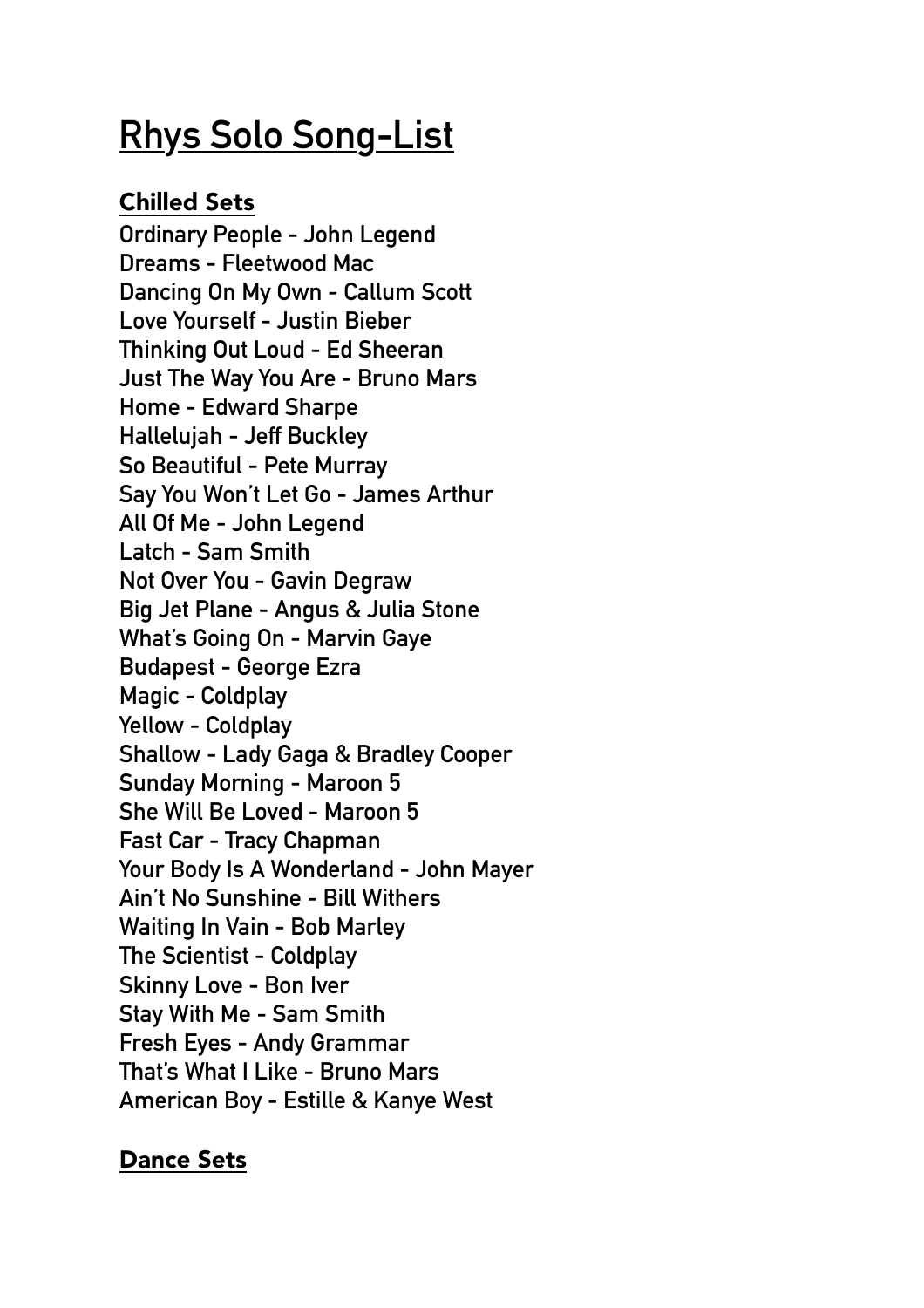**Get Lucky - Daft Punk Stuck In The Middle With You Sky Full Of Stars - Coldplay My Girl Faith - George Michael Way You Make Me Feel - Michael Jackson Valerie - Amy Winehouse Black & Gold - Sam Sparrow Lover Lover Drops Of Jupiter - Train Riptide - Vance Joy Walking On Sunshine Happy - Pharrel Williams Khe Sanh - Cold Chisel All Night Long - Lionel Ritchie Never Tear Us Apart - INXS Can't Feel My Face - Weeknd Blister In The Sun Hound Dog - Elvis Steal My Kisses Wonderwall - Oasis Save Tonight - Eagle Eye Cherry Hey Ya! - Outkast Shape Of You - Ed Sheeran I Want It That Way - Backstreet Boys Mr. Brightside - Killers Crazy - Gnarles Barkly Sorry - Justin Bieber** 

## Sing-a-longs

**Better Be Home Soon - Crowded House Another Brick In The Wall - Pink Floyd The Horses - Daryl Braithwaite Brown Eyed Girl - Van Morrison Purple Rain - Prince I'm Yours**